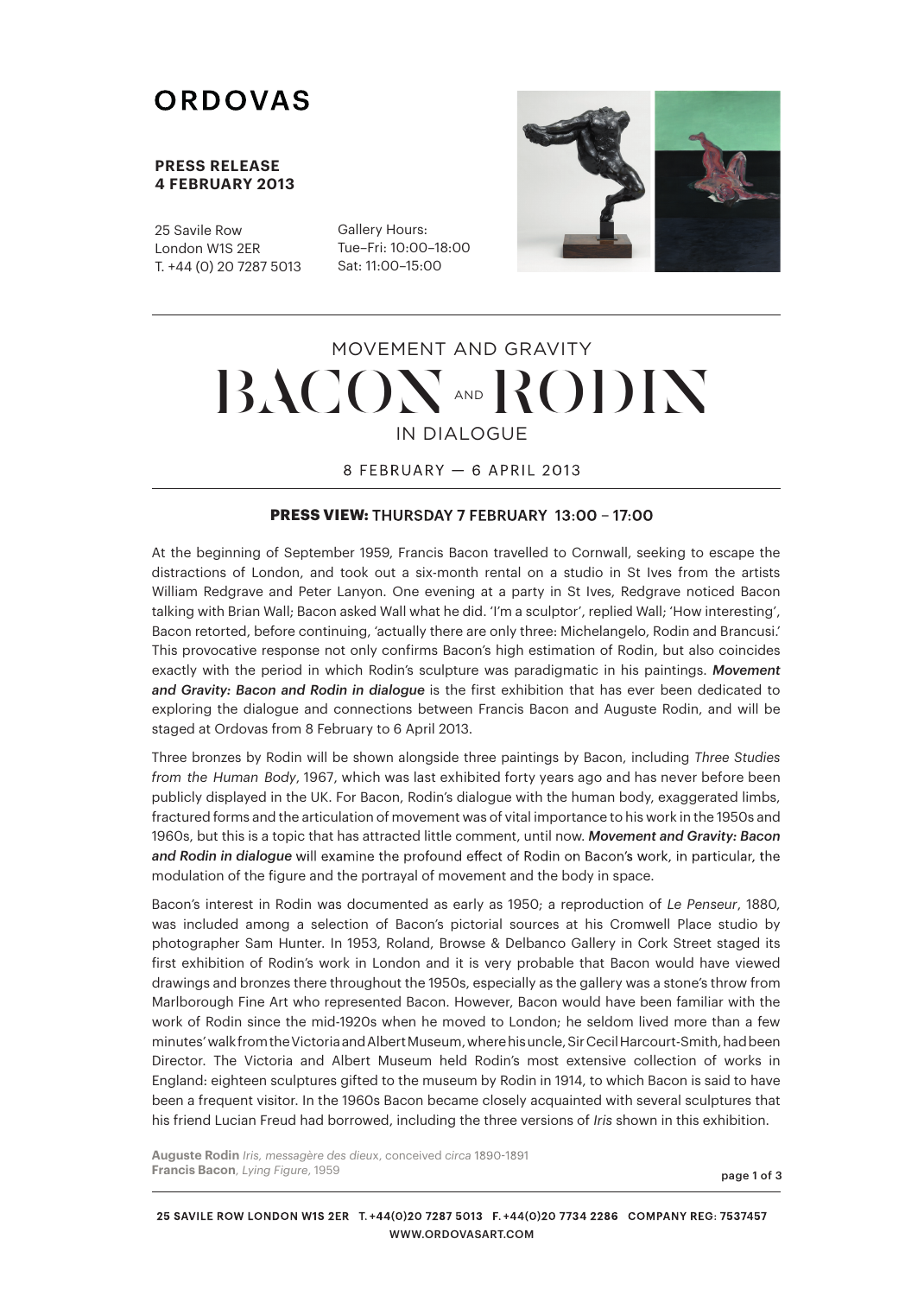# ORDOVAS

### **PRESS RELEASE 4 FEBRUARY 2013**

25 Savile Row London W1S 2ER T. +44 (0) 20 7287 5013

Gallery Hours: Tue–Fri: 10:00–18:00 Sat: 11:00–15:00



# IN DIALOGUE MOVEMENT AND GRAVITY  $BACON$  and  $RODN$

8 FEBRUARY — 6 APRIL 2013

## **PRESS VIEW:** THURSDAY 7 FEBRUARY 13:00 – 17:00

Many of Bacon's paintings attest that he was in a kind of dialogue with sculpture, evidenced either in the plasticity of his forms or in the way his figures occupy space. With *Lying Figure*, 1959, and the group of five paintings of reclining, lying and sleeping figures to which it belongs, the splayed limbs and exposed genitals are redolent of two of Rodin's sculptures in particular, both dating from 1890–91: *Figure volante* and *Iris, messagère des dieux*, and there is rare recorded evidence to support that Bacon specifically referenced these works as direct source material when painting these lying figures. *Miss Muriel Belcher*, 1959, arguably the greatest of the early portraits that Bacon made, was, like *Lying Figure*, also painted during the artist's sojourn in St Ives. Bacon began to paint head and shoulder portraits, at approximately life size, in 1958 and the vitality of brushstrokes and expressive handling of the materials in this painting are distinctly Rodin-esque.

*Three Studies from the Human Body*, 1967 is arguably the only painting by Bacon that can be described as depicting weightlessness. In this intriguing picture, unique in Bacon's oeuvre, three gyrating, choreographed figures defy gravity, suspended in a saturated black void. Apart from the lessons that Bacon had absorbed through his study of Rodin's works, there are numerous speculations as to his influences in making this work, as well as the identities and reading of the three figures he has depicted. The foetal position of one of the figures suggests that Bacon was depicting the three ages of man, and that this painting was his attempt at coming to terms with growing old. The head of the youthful, acrobatic figure, inspired by a photograph in *Paris Match* from 1959, hanging sloth-like on the horizontal bar, is also, paradoxically, that of an elderly man. The third figure, depicted in a splint, is thought to be a reference to a close friend who had been in a severe accident. Among contemporary events that may have triggered elements of this painting are the three American astronauts who died during a launch-pad test of their *Apollo* spacecraft in January 1967.

The exhibition catalogue will include an essay by Martin Harrison, editor of the forthcoming Francis Bacon Catalogue Raisonné. During the exhibition of *Movement and Gravity: Bacon and Rodin in dialogue*, Rodin's sculptures will also be the subject of another exhibition in which they will be compared alongside those of Henry Moore, at the Henry Moore Foundation, Perry Green, Hertfordshire (29 March - 27 October 2013). A special performance by choreographer Joe Moran, responding to the themes and works presented in this show, will be staged to the public during the exhibition.